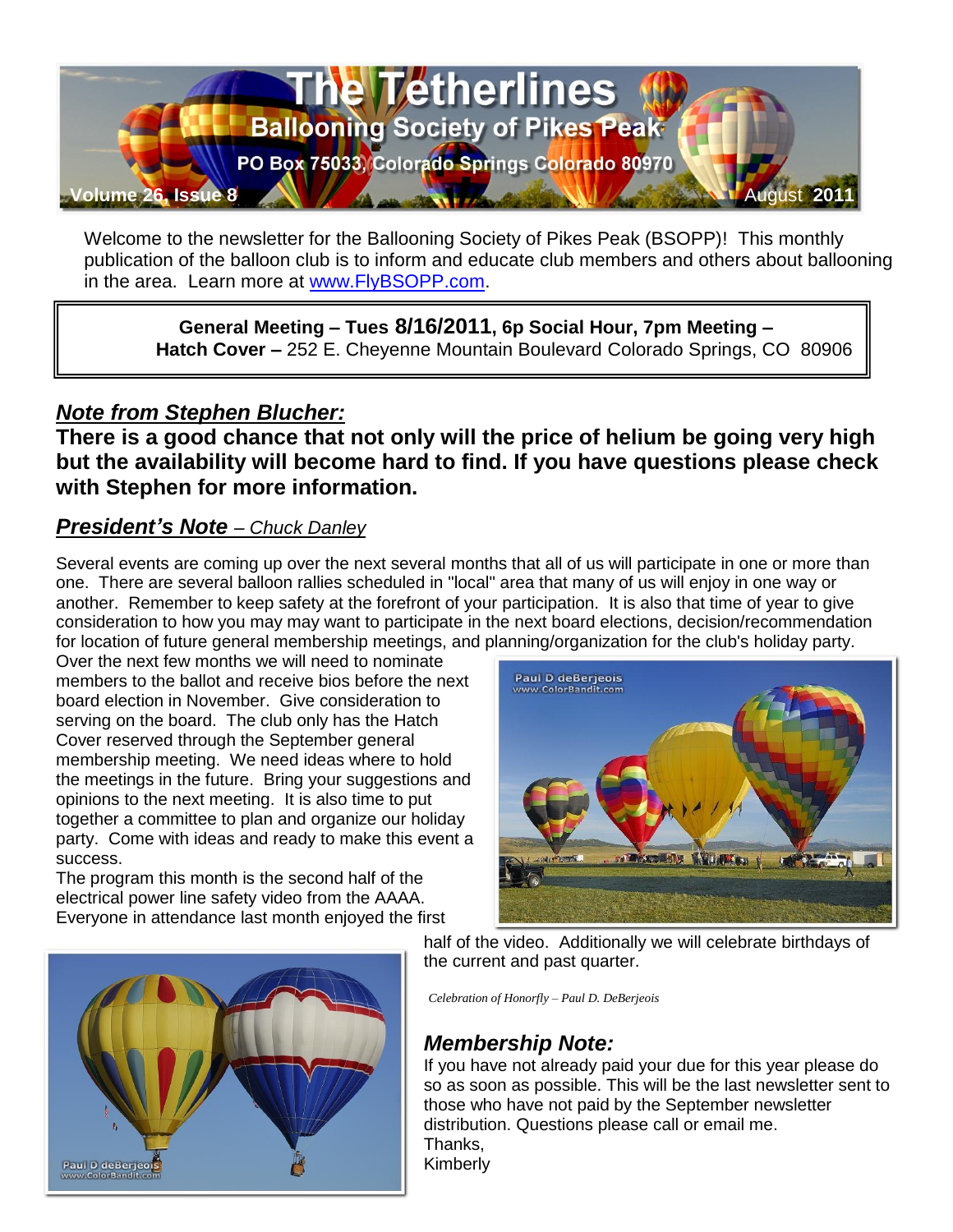# *Club Contact Information*

| <b>President</b>           | <b>Chuck Danley</b>     | (719) 963-1092 | veggiewizard@earthlink.net |  |  |  |
|----------------------------|-------------------------|----------------|----------------------------|--|--|--|
| <b>Vice President</b>      | <b>Dave Bair</b>        |                | dave@bairballoons.com      |  |  |  |
| <b>Secretary</b>           | <b>Peggy Sansom</b>     | (719) 531-5691 | peggysansom@yahoo.com      |  |  |  |
| <b>Treasurer</b>           | <b>Stephen Blucher</b>  | (719) 597-5683 | sblucher@juno.com          |  |  |  |
| <b>Director At Large</b>   | <b>Greg Littlejohn</b>  | (719) 660-6594 | gregandlindal@msn.com      |  |  |  |
| <b>Director At Large</b>   | <b>Paul deBerjeois</b>  | (719) 266-8483 | pandpdeb@yahoo.com         |  |  |  |
| <b>Director At Large</b>   | <b>Frank Hunter</b>     | (719) 391-2997 | fhunter4139@msn.com        |  |  |  |
| Photography                | Paul D deBerjeois       | (719) 200-8713 | paul@colorbandit.com       |  |  |  |
| <b>Events Coordinator</b>  | Peggy Sansom            | (719) 531-5691 | peggysansom@yahoo.com      |  |  |  |
| Webmasters                 | Joe Lillard             | (719) 597-6553 | LJoeL@aol.com              |  |  |  |
|                            | Dave Yob                | (719) 574-0686 | ysoft@att.net              |  |  |  |
| <b>Newsletter Editor</b>   | <b>Kimberly Barnett</b> | (719) 649-9187 | barnettkim@yahoo.com       |  |  |  |
| <b>Historian</b>           |                         | <b>VACANT</b>  |                            |  |  |  |
| <b>Safety Officer</b>      | <b>Russ Robinson</b>    | (719) 488-8957 | russanna@q.com             |  |  |  |
| <b>Crew Development</b>    |                         | <b>VACANT</b>  |                            |  |  |  |
| <b>Community Relations</b> | <b>Frank Hunter</b>     | (719) 339-2602 | fhunter4139@msn.com        |  |  |  |
| Membership                 | <b>Kimberly Barnett</b> | (719) 649-9187 | barnettkim@yahoo.com       |  |  |  |

#### **Treasure Report:**

\$1,738.22 Checking \$1,062.35 Savings

\$ 26.59 Petty Cash





# **Call Us Today** RE/MAX Performance, Inc

*Cortez Rally – Paul D deBerjeois*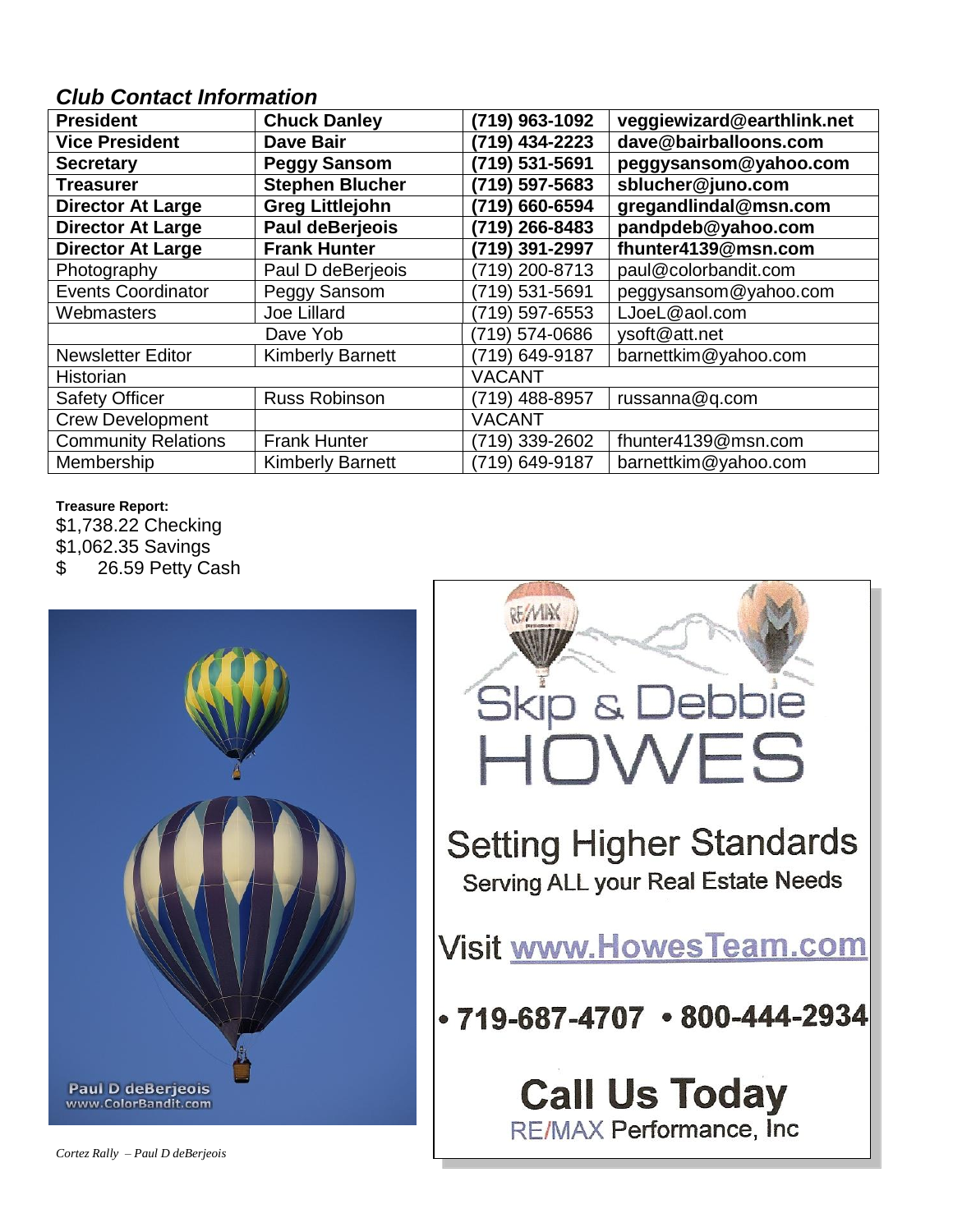*Sunrise / Sunset Location: W104 48, N38 51 (Colorado Springs CO) All times Mountain Time*

| August 2011 |             |      |     |             |      |     |             |      |     |             |      |     |             |      |
|-------------|-------------|------|-----|-------------|------|-----|-------------|------|-----|-------------|------|-----|-------------|------|
| Day         | <b>Rise</b> | Set  | Day | <b>Rise</b> | Set  | Day | <b>Rise</b> | Set  | Day | <b>Rise</b> | Set  | Day | <b>Rise</b> | Set  |
|             | h m         | h m  |     | h m         | h m  |     | h m         | h m  |     | h m         | h m  |     | h m         | h m  |
|             | 0600        | 2010 | 8   | 0606        | 2003 | 15  | 0613        | 1954 | 22  | 0619        | 1945 | 29  | 0625        | 1934 |
| 2           | 0601        | 2009 | 9   | 0607        | 2002 | 16  | 0614        | 1953 | 23  | 0620        | 1943 | 30  | 0626        | 1933 |
| 3           | 0602        | 2008 | 10  | 0608        | 2000 | 17  | 0614        | 1951 | 24  | 0621        | 1942 | 31  | 0627        | 1931 |
| 4           | 0603        | 2007 | 11  | 0609        | 1959 | 18  | 0615        | 1950 | 25  | 0622        | 1940 |     |             |      |
| 5           | 0604        | 2006 | 12  | 0610        | 1958 | 19  | 0616        | 1949 | 26  | 0623        | 1939 |     |             |      |
| 6           | 0605        | 2005 | 13  | 0611        | 1957 | 20  | 0617        | 1947 | 27  | 0624        | 1937 |     |             |      |
|             | 0605        | 2004 | 14  | 0612        | 1955 | 21  | 0618        | 1946 | 28  | 0624        | 1936 |     |             |      |

| September 2011 |      |      |     |      |      |     |      |      |     |      |      |     |             |      |
|----------------|------|------|-----|------|------|-----|------|------|-----|------|------|-----|-------------|------|
| Day            | Rise | Set  | Day | Rise | Set  | Day | Rise | Set  | Day | Rise | Set  | Day | <b>Rise</b> | Set  |
|                | h m  | h m  |     | h m  | h m  |     | h m  | h m  |     | h m  | h m  |     | h m         | h m  |
|                | 0628 | 1930 | 8   | 0634 | 1919 | 15  | 0640 | 1908 | 22  | 0647 | 1857 | 29  | 0653        | 1845 |
|                | 0629 | 1928 | 9   | 0635 | 1917 | 16  | 0641 | 1906 | 23  | 0648 | 1855 | 30  | 0654        | 1844 |
| 3              | 0630 | 1927 | 10  | 0636 | 1916 | 17  | 0642 | 1905 | 24  | 0649 | 1853 |     |             |      |
| 4              | 0631 | 1925 | 11  | 0637 | 1914 | 18  | 0643 | 1903 | 25  | 0649 | 1852 |     |             |      |
| 5              | 0632 | 1924 | 12  | 0638 | 1913 | 19  | 0644 | 1901 | 26  | 0650 | 1850 |     |             |      |
| 6              | 0632 | 1922 | 13  | 0639 | 1911 | 20  | 0645 | 1900 | 27  | 0651 | 1849 |     |             |      |
|                | 0633 | 1920 | 14  | 0640 | 1909 | 21  | 0646 | 1858 | 28  | 0652 | 1847 |     |             |      |

### *Upcoming Events Calendar*  **BSOPP Membership Meetings/Events**

| <b>Date</b> | <b>Event</b>                           | <b>Location/Details</b>                                                                 |
|-------------|----------------------------------------|-----------------------------------------------------------------------------------------|
| 8/16        | <b>Club General Meeting</b>            | 6pm - Social hour, 7pm - Meeting/program<br>Hatch Cover - 252 E. Cheyenne Mountain Blvd |
| 8/20        | Club Fly                               | Field by Holiday Inn"s - Pilot Brief - Approx 6am                                       |
| 9/12        | Board Meeting - All Members<br>Invited | 630 PM - TBD                                                                            |
| 8/16        | <b>Club General Meeting</b>            | 6pm - Social hour, 7pm - Meeting/program<br>Hatch Cover - 252 E. Cheyenne Mountain Blvd |
| 9/24        | Club Fly                               | Field by Holiday Inn"s - Pilot Brief - Approx 630am                                     |

#### **Flights, Rallies and Related Events** *(Tell them you saw it in BSOPP's Tetherlines!)*

| <b>Date</b>   | <b>Event</b>                    | <b>Location / Details</b>                                 |  |  |
|---------------|---------------------------------|-----------------------------------------------------------|--|--|
| $8/19 - 8/21$ | Moffat County Balloon Festival  | Craig, CO - Alan Luksik 303-699-6302                      |  |  |
| $8/26 - 8/28$ | <b>Sweetheart Balloon Rally</b> | Loveland, CO - Alan Luksik 303-699-6302                   |  |  |
| $9/2 - 9/5$   | Colorado Balloon Classic        | Co. Springs, CO - www.balloonclassic.com                  |  |  |
| $9/9 - 9/11$  | <b>Colorfest Balloon Rally</b>  | Pagosa Springs, CO - Angel Preuit<br>info@pagosarally.com |  |  |
| 9/16          | <b>Columbine Memorial Glow</b>  | Littleton, CO - Alan Luksik 303-699-6302                  |  |  |
| $9/15 - 9/18$ | Snowmass Village Balloon Rally  | Snowmass, CO - Bruce Wood 970-309-3366                    |  |  |
|               |                                 |                                                           |  |  |

**Look for more events at [http://www.BFA.net](http://www.bfa.net/)**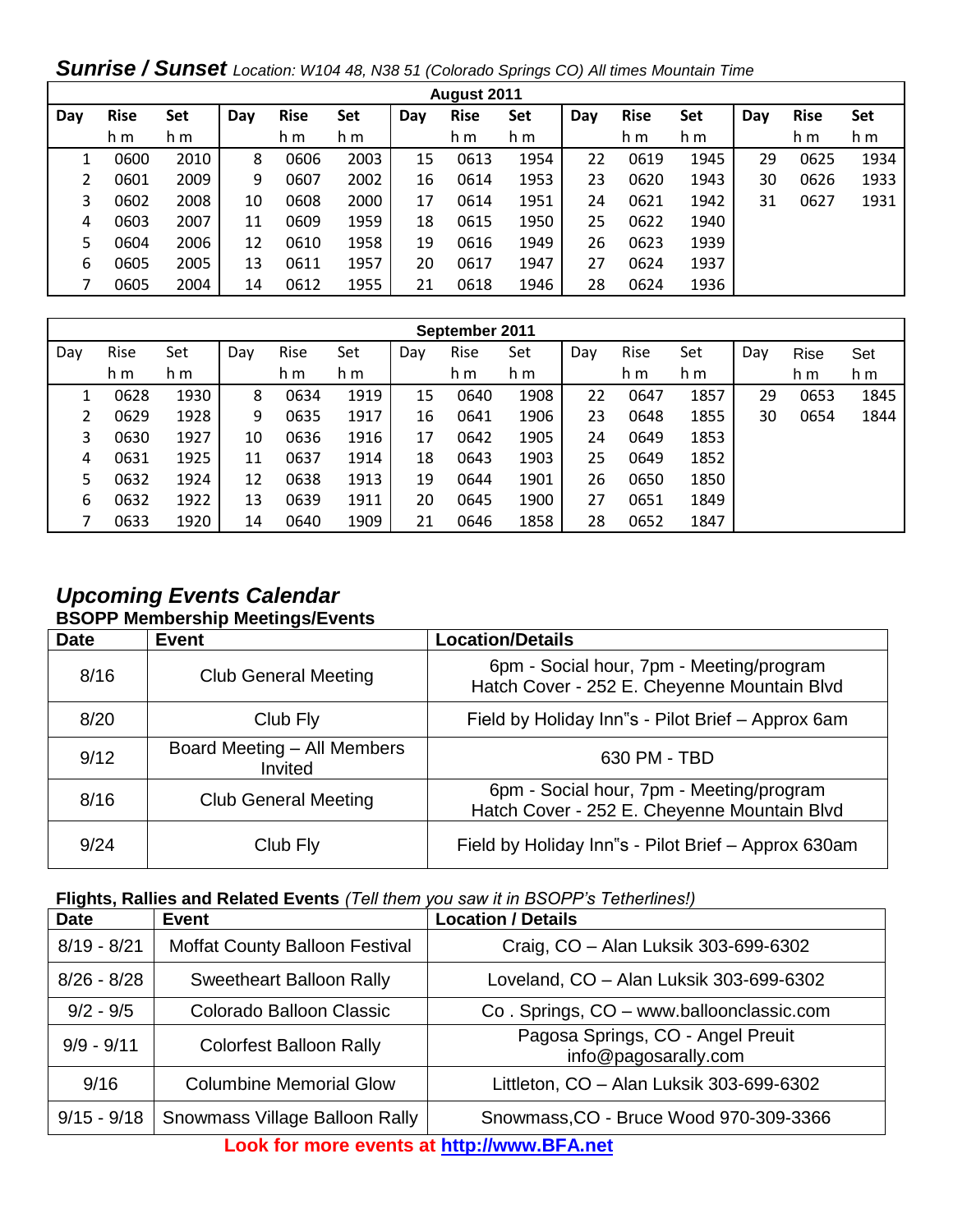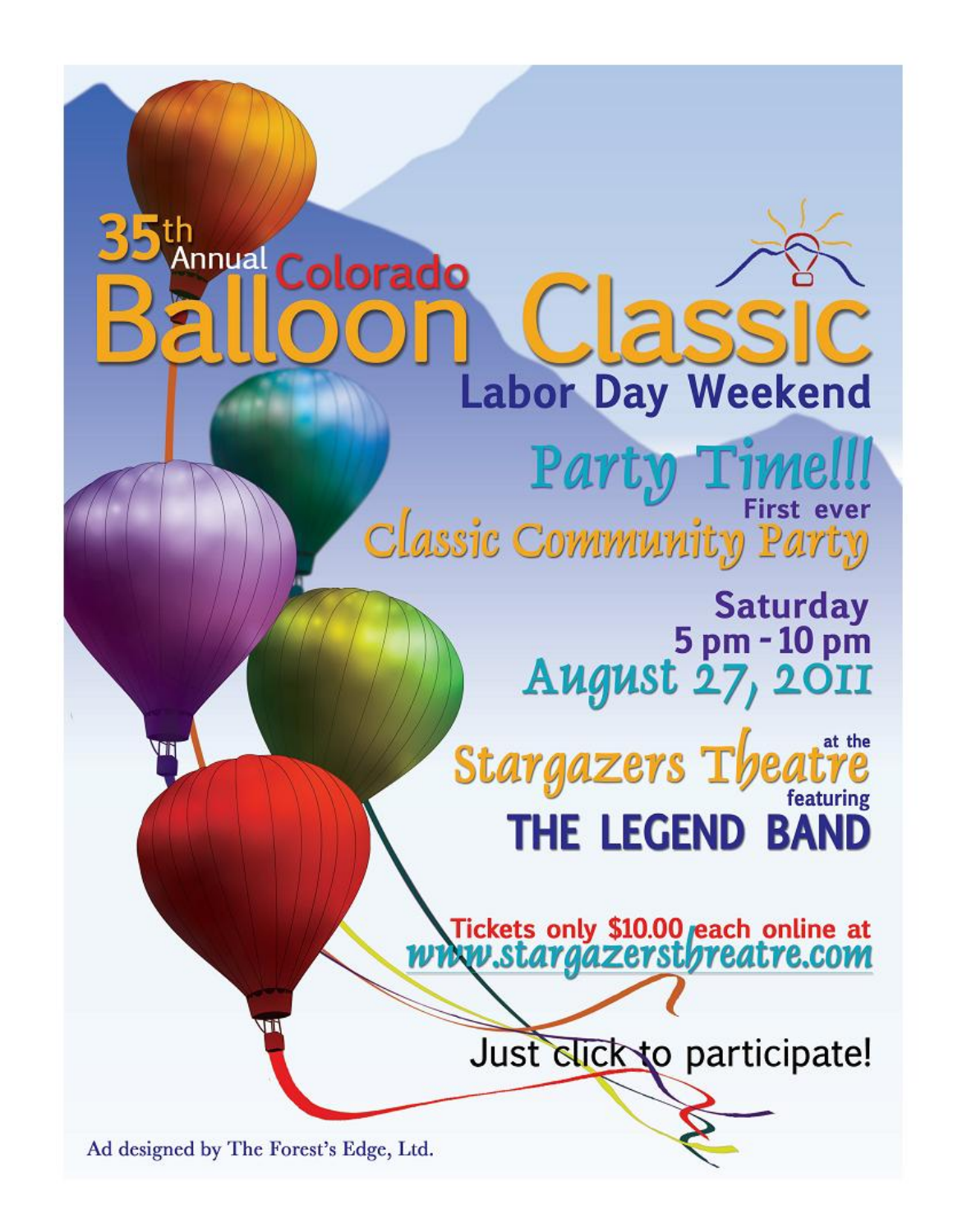#### **"Safety and Decision Making at Events" -** *Dealing with ego and herd mentality Ego, herd mentality and the Cost:*

What is the impact of these accidents / incidents?

- **Increased negative visibility for ballooning on a national level**
- **Increases in insurance rates; decreases in participation**
- Reputation problems (event AND the sport)
- Fear (justifiable?) in those who don't know the facts
	- » Less passenger rides due to fear means less exposure of new people to the sport

#### *Ego, herd mentality and the PAYOFF!:*

So, what is the payoff for taking these unnecessary risks anyway?

- Being "one of the guys (or girls)"
- **Peer respect (based on false information)**
- **Acceptance or being respected**
- Not being considered a "sissy pilot"
- LOOKING GOOD!!!
- *COST vs. PAYOFF :* Is it really worth the risk? & How do we make that decision?

#### *Five questions for making smart and safe go / no-go decisions:*

- Do I "need" to fly today?
- Is it essential that I give my passengers a ride? Why?
- Who am I trying to impress?
- Am I prepared to handle things if the flight goes horribly wrong?
- **Will this be fun?**

#### *Ego and Herd Mentality: The Reality:*

None of the people who you're trying to impress, show off for or look good in front of will do the following:

- Cover your losses in a lawsuit
- **Hesitate suing you if you injure them**
- Truly care if you didn't fly (but will certainly make an example of you if you screw up!)
- **EXECT** Like you anymore because you survived making a bad decision

## *FAR out – Stephen Blucher*

 Preflight planning is not only a good idea, it is the regulation...FAR 91.103, to be specific. Though it has been mentioned in past columns, a reader inquiry has brought us here again. The rule was not originally written for hot air balloons, as can be seen in subparts (a), (b)(1) and some of (b)(2). However, the opening paragraph and the rest of (b)(2) leave nothing to interpretation or the imagination when it comes to getting ALL the necessary pre-flight information. And I quote: "Each *pilot in command* shall, *before* beginning a flight, become familiar with all available information concerning that flight. This information must include--(b)(2) For civil aircraft other than those specified in paragraph (b)(1) of this section, other reliable information appropriate to the aircraft, relating to aircraft performance under expected values of airport elevation and runway slope, aircraft gross weight, and wind and temperature".

 This column is written for safety, so please, let us not split hairs and play word semantics (I do enough of that on my own relating to the FARs). "...all the necessary pre-flight information" means just that. Some pilots gather up balloon and crew and go to the launch field. If it is flyable, they do. If not, oh well, kick dirt and "it is nice to be outside". This obviously is neither a good or legal pre-flight.

 The question arises, in relation to weather, what happens if a pilot receives inaccurate information. Do not blame Flight Service. They are telling you what the National Weather Service is telling them. NWS personnel are forecasters, not magicians and can only work with the data they have. Sometimes even the TV weather people are wrong. At least a pilot has made the proper/legal effort to get ALL the information.

 Obviously there is much more to check than weather, but let me toss in this parting shot before we leave the prognosticators. If a pilot flies in a mountainous area like Colorado Springs, Albuquerque and even the Napa Valley, he or she must have ALL the weather information so they are not caught unaware by a mountain wave, rotor, or wind taking them somewhere further or faster than normal, planned or wanted. Pilots who fly the same area all the time can become complacent and forget or not "see" subtle weather pattern changes.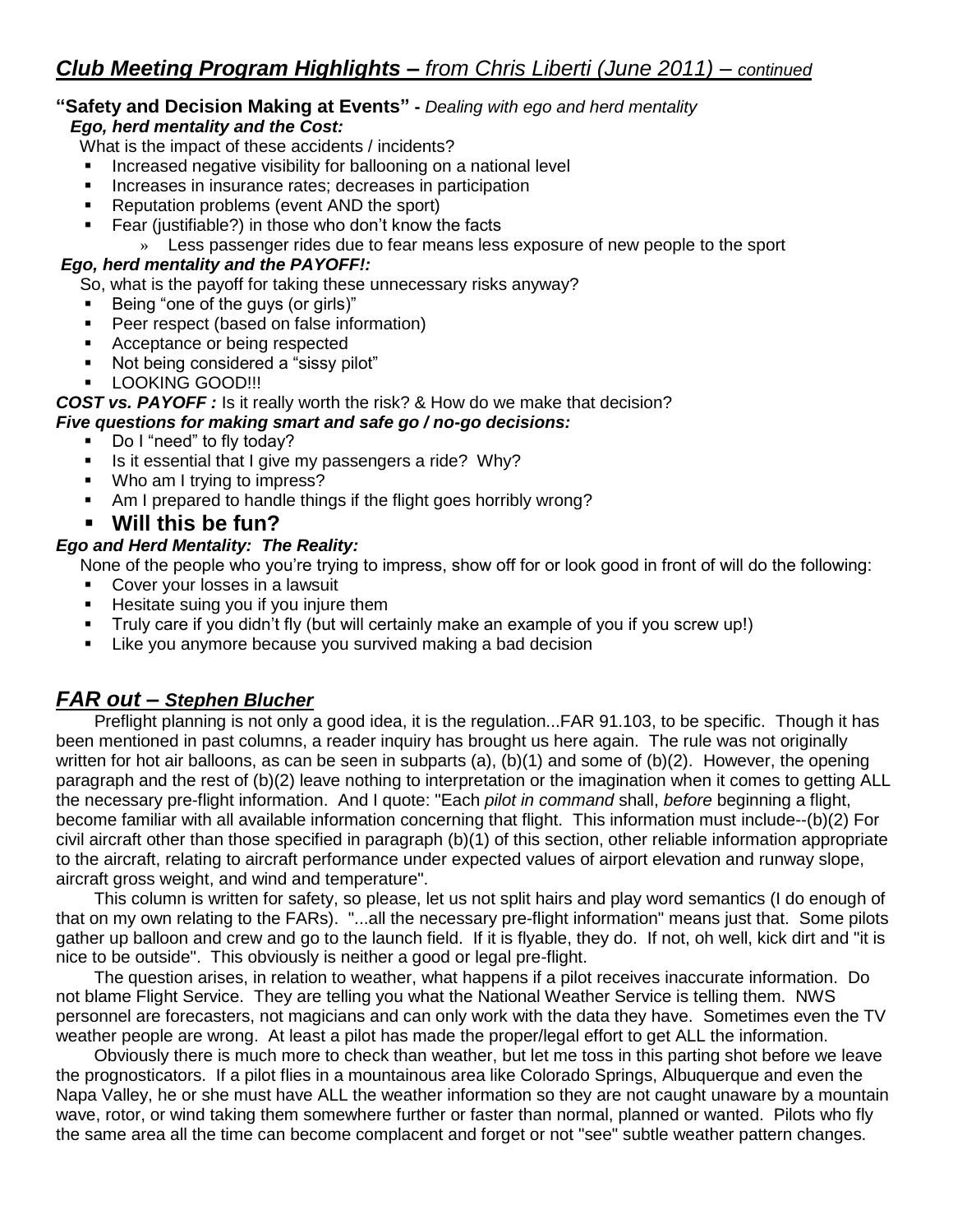What else to check before inflation? The reg. says "aircraft gross weight...and temperature". There is a concern, in some flying locales, about density altitude. Density what? I have actually been asked that question by other pilots and had to explain.

 When was the last time you (generic for all pilot readers) added the weight of passengers, pilot and aerostat and figured out the operational limits for that flight, that day, and how it would affect not only the balloon's performance but fuel consumption. Normally you fly from point A to B using X number of propane gallons. Today it is a bit hotter and one passenger is worth two in weight. Where is point B going to be? Hopefully not in a really wet or leafy (needles for those in coniferous country) place.

 Pilots flying in the vicinity of airports hosting "heavy iron" in and out must be aware of wing tip vortices. We have spoken about the horizontal tornados created by a passing airplane. Know what runways are being used. Keep a listening watch on the tower frequency...let them know you are there, even if several miles from the runway threshold. Having ALL the information includes charts (knowing the airspace in which you are flying no matter if close to an airport or not) if the pilot has not committed to memory pertinent information located thereon.

 FAR 91.103 is not meant to catch a pilot doing something wrong. It is there to remind one there is much more than weather to check before flight. Is the amount of gas in the inflator part of the ALL important

information? Only if you are the only balloon on the field and the fan quits before cold inflation is completed.

 Be safe when you fly. It is better to have more information than you need than less.

## *BSOPP July Board Meeting*

Balloon Society of Pikes Peak - Board of Directors Meeting - 08/01/11

The meeting was held at Boston Market and called to order by Chuck Danley at 6:49 PM.

Board Members and Club Members attending:

Chuck Danley Dave Bair Kimberly Barnett Paul Deberjois Sr. Nolan Schuler Kim Sweetwood Peggy Sansom

- 1. The next Board Meeting will be held at Front Range BBQ on the corner of Templeton Gap & Austin Bluffs, September 5th.
- 2. Stephen Blucher reported that the Club has:

\$1,738.22 Checking \$1,062.35 Savings \$ 26.59 Petty Cash



We also discussed the magnetic sign with Stephen. The sign will be 12"x12". Hopefully, we will have it in the very near future. Kimberly was asked how the collections were going with the yearly dues. Apparently, the club's membership has dropped significantly. Kimberly thought that it could be almost in half of what it was last year. David Bair checked the rules of the club and found that members whom had not paid their dues would receive The Tetherlines through August and then they would not be eligible to receive it until dues are paid.

- 3. Nolan Schuler will get a birthday cake for the next club meeting. We have not purchased a cake every quarter as discussed, so this cake will represent six (6) months instead of (3) months.
- 4. Chuck asked if the budget for next year had been worked on. This will help the club to set aside money for different events, such as, Father's Day, a summer picnic, Winterfest, etc. We will be able to look and see what was spent on each event and know how much money we will need in order to host the event again.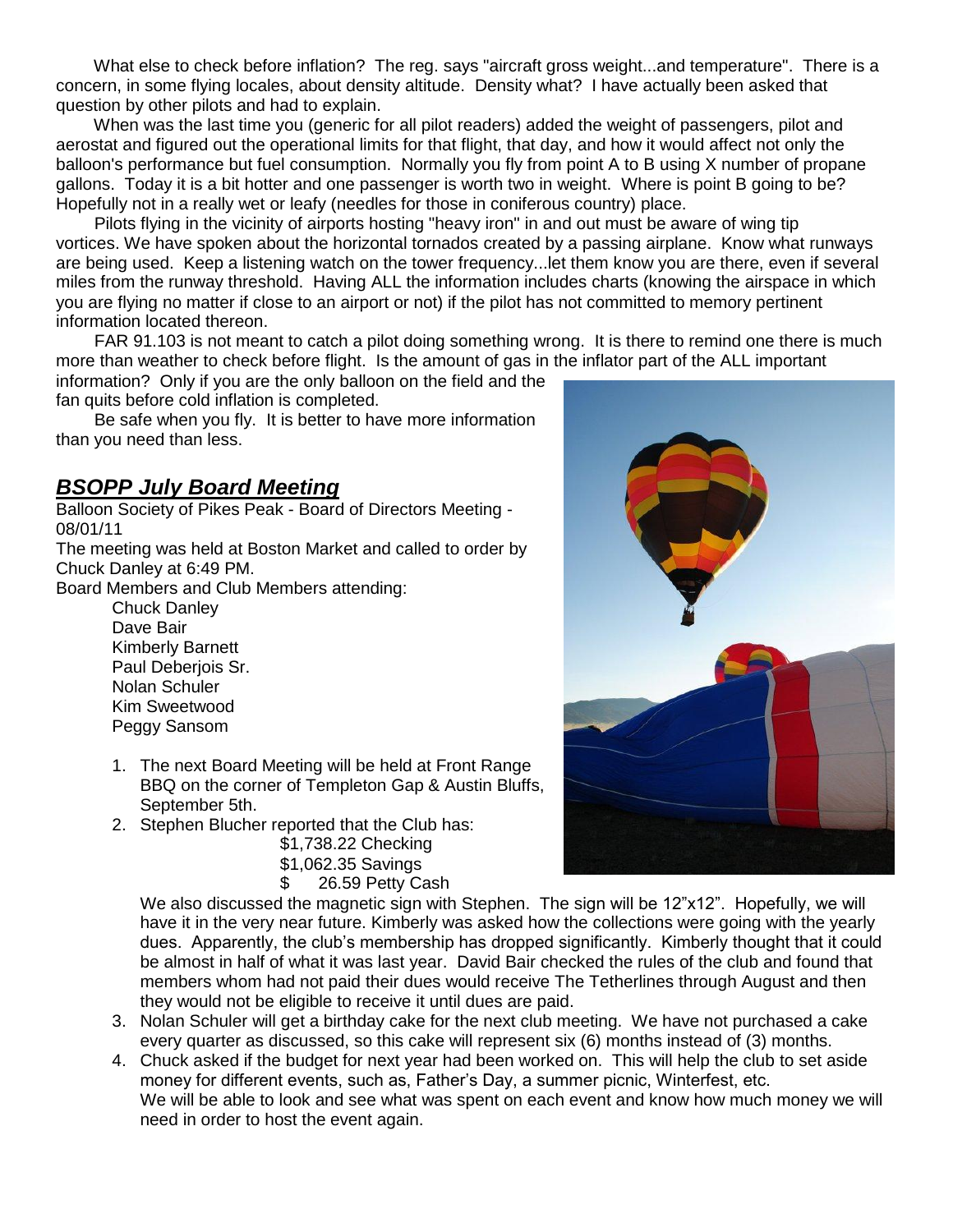- 5. Kim Sweetwood said that she had not gotten the information we needed about the 501C3 tax law. Stephen said The Celebration of Honor Fly applied for the 501C3 and that there was nothing to it. Takes about 15 minutes.
- 6. Paul creating a web page for the club was discussed. Paul said that he would donate his time to prepare the web page, but would not maintain it. We need to find out from David Yob what program we already have. Kimberly said she would get with David Yob, and Joe Lillard and find out.
- 7. Nolan Schuler, Balloon Muenster, plans on doing the Hare & Hound at the next club fly which will be August 19<sup>th</sup>. Nolan has targets and beanies for the event.
- 8. Chuck Danley mentioned the stand-up, tether, and possible fly at the USAFA on the  $8<sup>th</sup>$  and  $9<sup>th</sup>$  of September. The event will be prior to the game. For more information, contact Chuck for more details.
- 9. One of the main items discussed was the CBC Ground School in October. The club would like to donate \$100.00 towards someone from BSOPP attending this program. Requirements would be a one (1) page essay and would be judged by Board Members. This will be discussed further at the Club Meeting.
- 10. It was also discussed about the meeting location for the next six months. If we will stay at the Hatch cover or move to a different location.
- 11. Meeting adjourned approximately

8:19 pm.

Peggy Sansom BSOPP Secretary